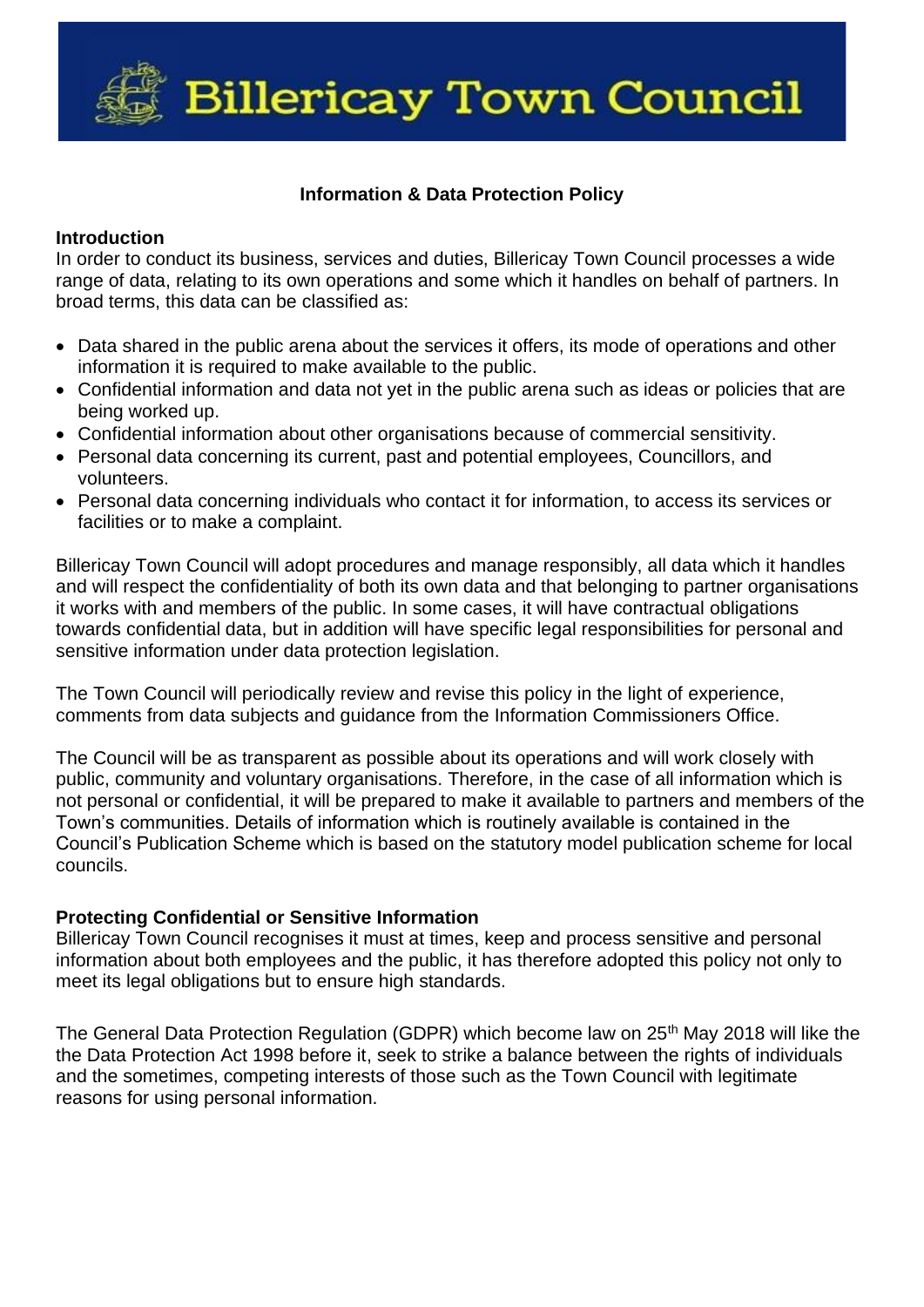## **The policy is based on the premise that Personal Data must be:**

- Processed fairly, lawfully and in a transparent manner in relation to the data subject.
- Collected for specified, explicit and legitimate purposes and not further processed in a manner that is incompatible with those purposes.
- Adequate, relevant and limited to what is necessary in relation to the purposes for which they are processed.
- Accurate and, where necessary, kept up to date.
- Kept in a form that permits identification of data subjects for no longer than is necessary for the purposes for which the personal data are processed.
- Processed in a manner that ensures appropriate security of the personal data including protection against unauthorised or unlawful processing and against accidental loss, destruction or damage, using appropriate technical or organisational measures.

# **Data Protection Terminology**

**Data subject** - means the person whose personal data is being processed.

That may be an employee, prospective employee, associate or prospective associate of BTC or someone transacting with it in some way, or an employee, Member or volunteer with one of our clients, or persons transacting or contracting with one of our clients when we process data for them.

**Personal data** - means any information relating to a natural person or data subject that can be used directly or indirectly to identify the person.

It can be anything from a name, a photo, and an address, date of birth, an email address, bank details, and posts on social networking sites or a computer IP address.

**Sensitive personal data** - includes information about racial or ethnic origin, political opinions, and religious or other beliefs, trade union membership, medical information, sexual orientation, genetic and biometric data or information related to offences or alleged offences where it is used to uniquely identify an individual.

**Data controller** - means a person who (either alone or jointly or in common with other persons) (e.g. Town Council, employer, council) determines the purposes for which and the manner in which any personal data is to be processed.

**Data processor** - in relation to personal data, means any person (other than an employee of the data controller) who processes the data on behalf of the data controller.

**Processing information or data** - means obtaining, recording or holding the information or data or carrying out any operation or set of operations on the information or data, including: • organising, adapting or altering it

- retrieving, consulting or using the information or data
- disclosing the information or data by transmission, dissemination or otherwise making it available
- aligning, combining, blocking, erasing or destroying the information or data. regardless of the Technology used.

Billericay Town Council processes **personal data** in order to:

- fulfil its duties as an employer by complying with the terms of contracts of employment, safeguarding the employee and maintaining information required by law.
- pursue the legitimate interests of its business and its duties as a public body, by fulfilling contractual terms with other organisations, and maintaining information required by law.
- monitor its activities including the equality and diversity of its activities
- fulfil its duties in operating the business premises including security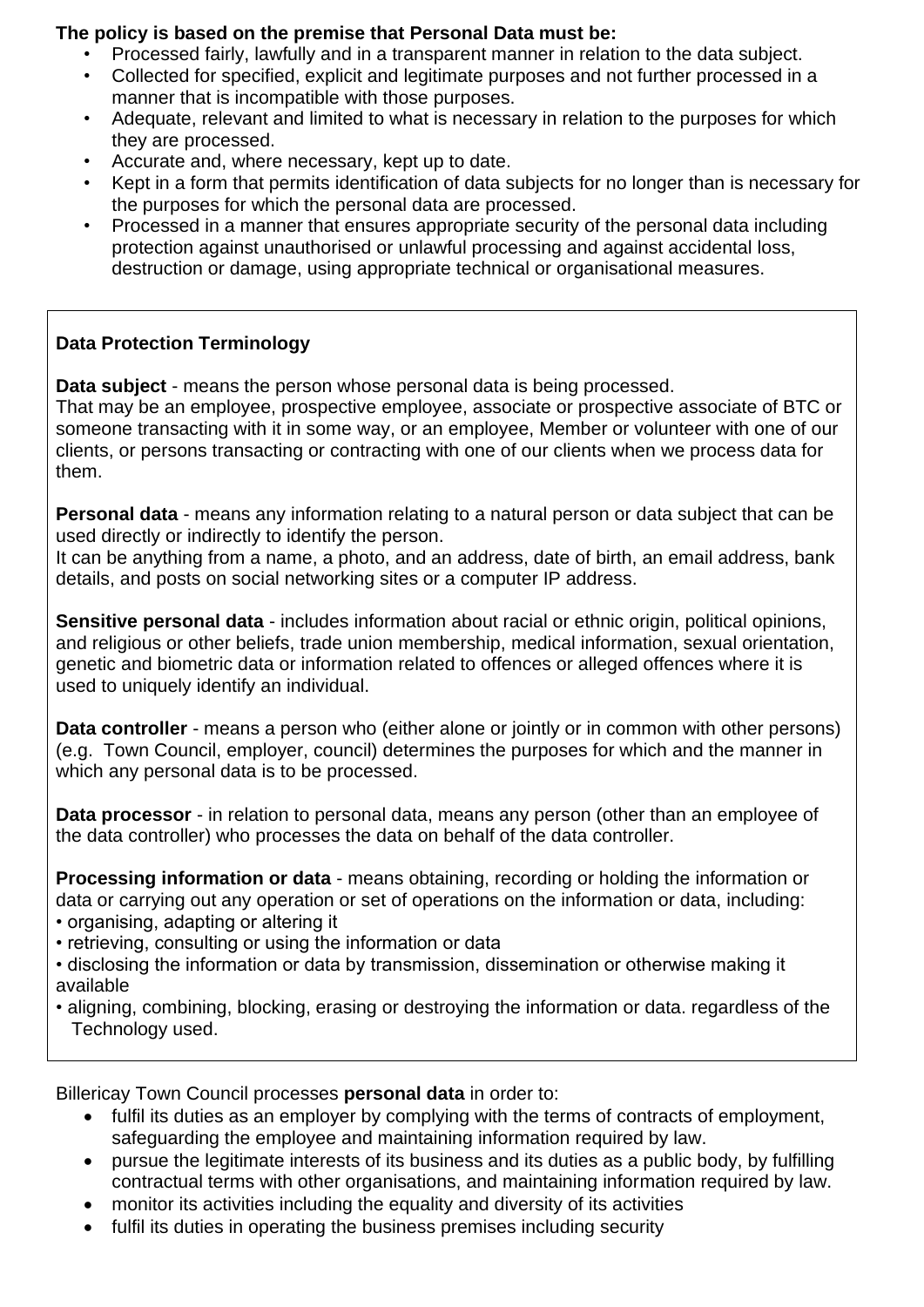- assist regulatory and law enforcement agencies
- process information including the recording and updating details about its Councillors, employees, partners and volunteers.
- process information including the recording and updating details about individuals who contact it for information, or to access a service, or make a complaint.
- undertake surveys, censuses and questionnaires to fulfil the objectives and purposes of the Council.
- undertake research, audit and quality improvement work to fulfil its objects and purposes.
- carry out Council administration.

Where appropriate and governed by necessary safeguards we will carry out the above processing jointly with other appropriate bodies from time to time.

## **The Council will ensure that at least one of the following conditions is met for personal information to be considered fairly processed:**

- The individual has consented to the processing
- Processing is necessary for the performance of a contract or agreement with the individual
- Processing is required under a legal obligation
- Processing is necessary to protect the vital interests of the individual
- Processing is necessary to carry out public functions
- Processing is necessary in order to pursue the legitimate interests of the data controller or third parties.

Particular attention is paid to the processing of any **sensitive personal information** and the Town Council will ensure that at least one of the following conditions is met:

- Explicit consent of the individual
- Required by law to process the data for employment purposes
- A requirement in order to protect the vital interests of the individual or another person

# **Who is responsible for protecting a person's personal data?**

The Town Council as a corporate body has ultimate responsibility for ensuring compliance with the Data Protection legislation. The Council has delegated this responsibility day to day to the Town Clerk.

- Email: townclerk@billericaytowncouncil.gov.uk
- Phone: 01277 625732
- Correspondence: The Town Clerk, The Chantry Centre, Chantry Way, Billericay CM11 2AP

# **Diversity Monitoring**

(Your Council Name) monitors the diversity of its employees, and Councillors, in order to ensure that there is no inappropriate or unlawful discrimination in the way it conducts its activities. It undertakes similar data handling in respect of prospective employees. This data will always be treated as confidential. It will only be accessed by authorised individuals within the Council and will not be disclosed to any other bodies or individuals. Diversity information will never be used as selection criteria and will not be made available to others involved in the recruitment process. Anonymised data derived from diversity monitoring will be used for monitoring purposes and may be published and passed to other bodies.

The Council will always give guidance on personnel data to employees, councillors, partners and volunteers through a Privacy Notice and ensure that individuals on whom personal information is kept are aware of their rights and have easy access to that information on request.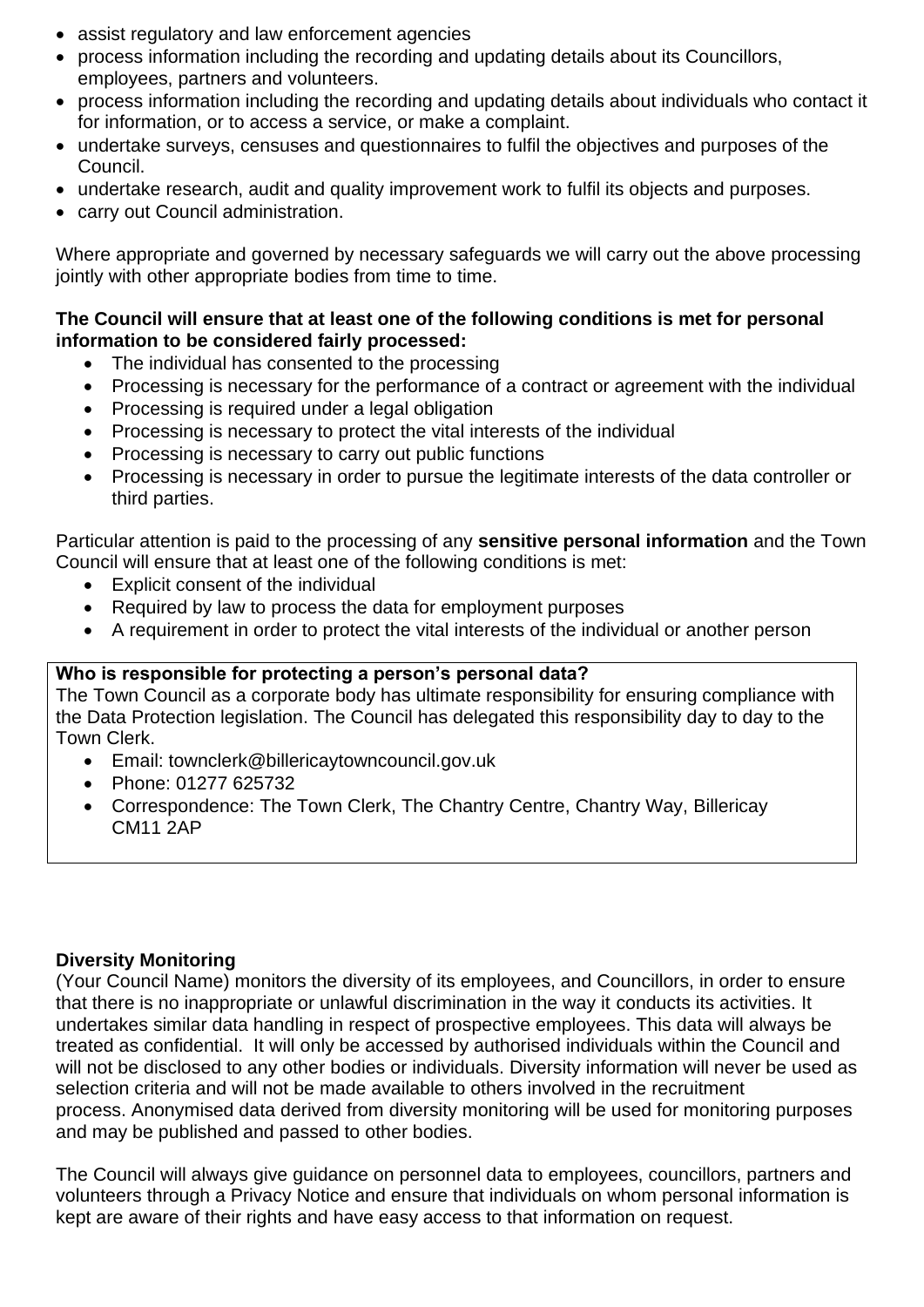Appropriate technical and organisational measures will be taken against Unauthorised or unlawful processing of personal data and against accidental loss or destruction of, or damage to, personal data.

Personal data shall not be transferred to a country or territory outside the European Economic Areas unless that country or territory ensures an adequate level of protection for the rights and freedoms of data subjects in relation to the processing of personal data.

## **Information provided to us**

The information provided (personal information such as name, address, email address, phone number) will be processed and stored so that it is possible for us to contact, respond to or conduct the transaction requested by the individual. By transacting with Billericay Town Council , individuals are deemed to be giving consent for their personal data provided to be used and transferred in accordance with this policy, however where ever possible specific written consent will be sought. It is the responsibility of those individuals to ensure that the Town Council is able to keep their personal data accurate and up-to-date. The personal information will be not shared or provided to any other third party or be used for any purpose other than that for which it was provided.

## **The Councils Right to Process Information**

General Data Protection Regulations (and Data Protection Act) Article 6 (1) (a) (b) and (e) Processing is with consent of the data subject, or

Processing is necessary for compliance with a legal obligation.

Processing is necessary for the legitimate interests of the Council.

### **Information Security**

The Town Council cares to ensure the security of personal data. We make sure that your information is protected from unauthorised access, loss, manipulation, falsification, destruction or unauthorised disclosure. This is done through appropriate technical measures and appropriate policies.

We will only keep your data for the purpose it was collected for and only for as long as is necessary, after which it will be deleted.

#### **Children**

We will not process any data relating to a child (under 13) without the express parental/ guardian consent of the child concerned.

## **Rights of a Data Subject**

**Access to Information:** an individual has the right to request access to the information we have on them. They can do this by contacting our Town Clerk or Data Protection Officer:

**Information Correction:** If they believe that the information we have about them is incorrect, they may contact us so that we can update it and keep their data accurate. Please contact: Town Clerk.

**Information Deletion:** If the individual wishes the Town Council to delete the information about them, they can do so by contacting the Town Clerk.

**Right to Object:** If an individual believes their data is not being processed for the purpose it has been collected for, they may object by contacting the Town Clerk or Data Protection Officer.

The Town Council does not use automated decision making or profiling of individual personal data.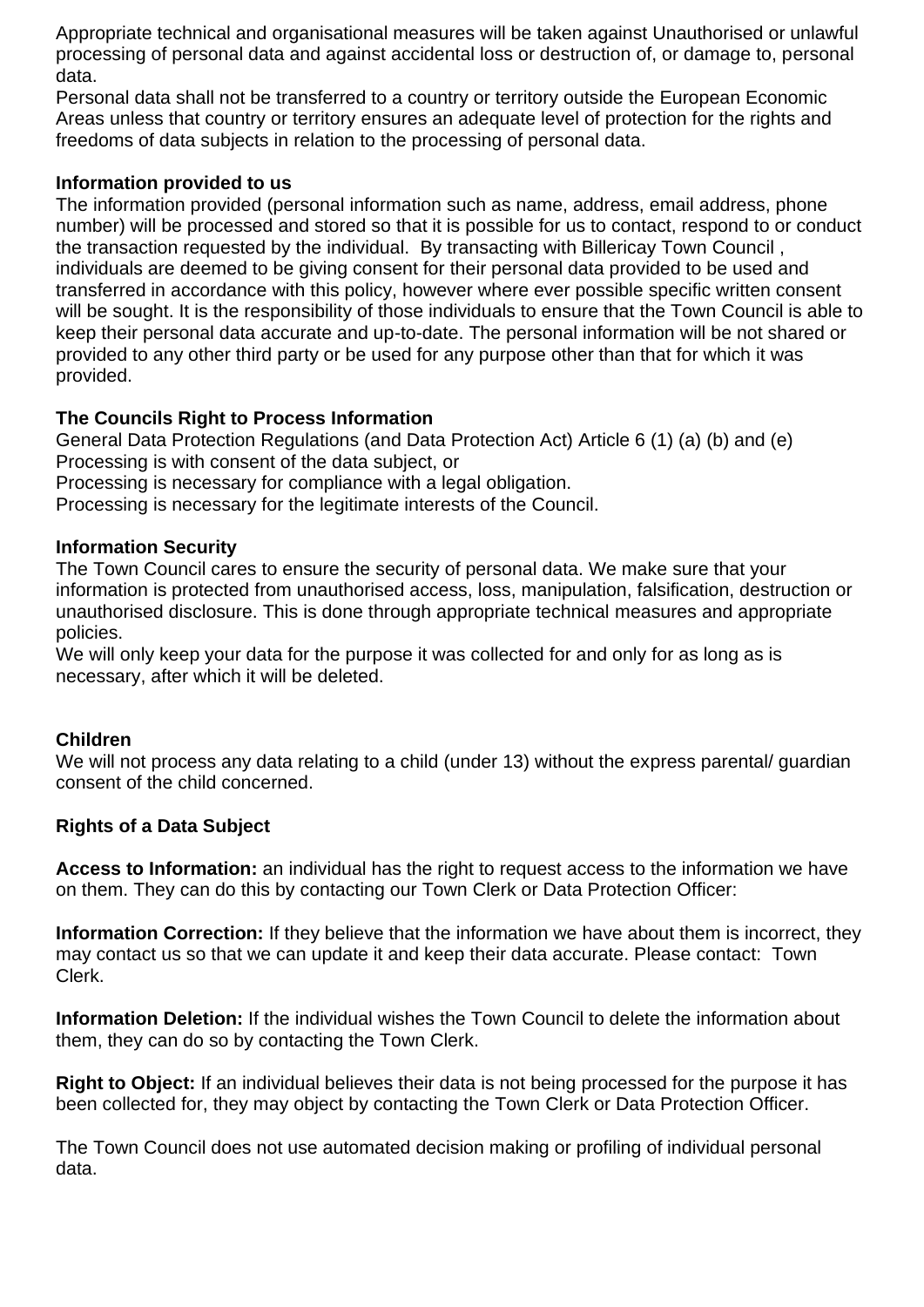**Complaints:** If an individual has a complaint regarding the way their personal data has been processed, they may make a complaint to the Town Clerk, Data Protection Officer or the Information Commissioners Office **[casework@ico.org.uk](mailto:casework@ico.org.uk)** Tel: 0303 123 1113.

The Council will always give guidance on personnel data to employees through the Employee handbook.

The Council will ensure that individuals on whom personal information is kept are aware of their rights and have easy access to that information on request.

#### **Making Information Available**

The Publication Scheme is a means by which the Council can make a significant amount of information available routinely, without waiting for someone to specifically request it. The scheme is intended to encourage local people to take an interest in the work of the Council and its role within the community.

In accordance with the provisions of the Freedom of Information Act 2000, this Scheme specifies the classes of information which the Council publishes or intends to publish. It is supplemented with an Information Guide which will give greater detail of what the Council will make available and hopefully make it easier for people to access it.

All formal meetings of Council and its committees are subject to statutory notice being given on notice boards, the Website and sent to the local media. The Council publishes an annual programme in May each year. All formal meetings are open to the public and press and reports to those meetings and relevant background papers are available for the public to see. The Council welcomes public participation and has a public participation session on each Council and committee meeting. Details can be seen in the Council's Standing Orders, which are available on its Website or at its Offices.

Occasionally, Council or committees may need to consider matters in private. Examples of this are matters involving personal details of staff, or a particular member of the public, or where details of commercial/contractual sensitivity are to be discussed. This will only happen after a formal resolution has been passed to exclude the press and public and reasons for the decision are stated. Minutes from all formal meetings, including the confidential parts are public documents.

The Openness of Local Government Bodies Regulations 2014 requires written records to be made of certain decisions taken by officers under delegated powers. These are not routine operational and administrative decisions such as giving instructions to the workforce or paying an invoice approved by Council, but would include urgent action taken after consultation with the Chairman, such as responding to a planning application in advance of Council. In other words, decisions which would have been made by Council or committee had the delegation not been in place.

The 2014 Regulations also amend the Public Bodies (Admission to Meetings) Act 1960 to allow the public or press to film, photograph or make an audio recording of council and committee meetings normally open to the public. The Council will where possible facilitate such recording unless it is being disruptive. It will also take steps to ensure that children, the vulnerable and members of the public who object to being filmed are protected without undermining the broader purpose of the meeting.

The Council will be pleased to make special arrangements on request for persons who do not have English as their first language or those with hearing or sight difficulties.

#### **Disclosure Information**

The Council will as necessary undertake checks on both staff and Members with the the Disclosure and Barring Service and will comply with their Code of Conduct relating to the secure storage, handling, use, retention and disposal of Disclosures and Disclosure Information. It will include an appropriate operating procedure in its integrated quality management system.